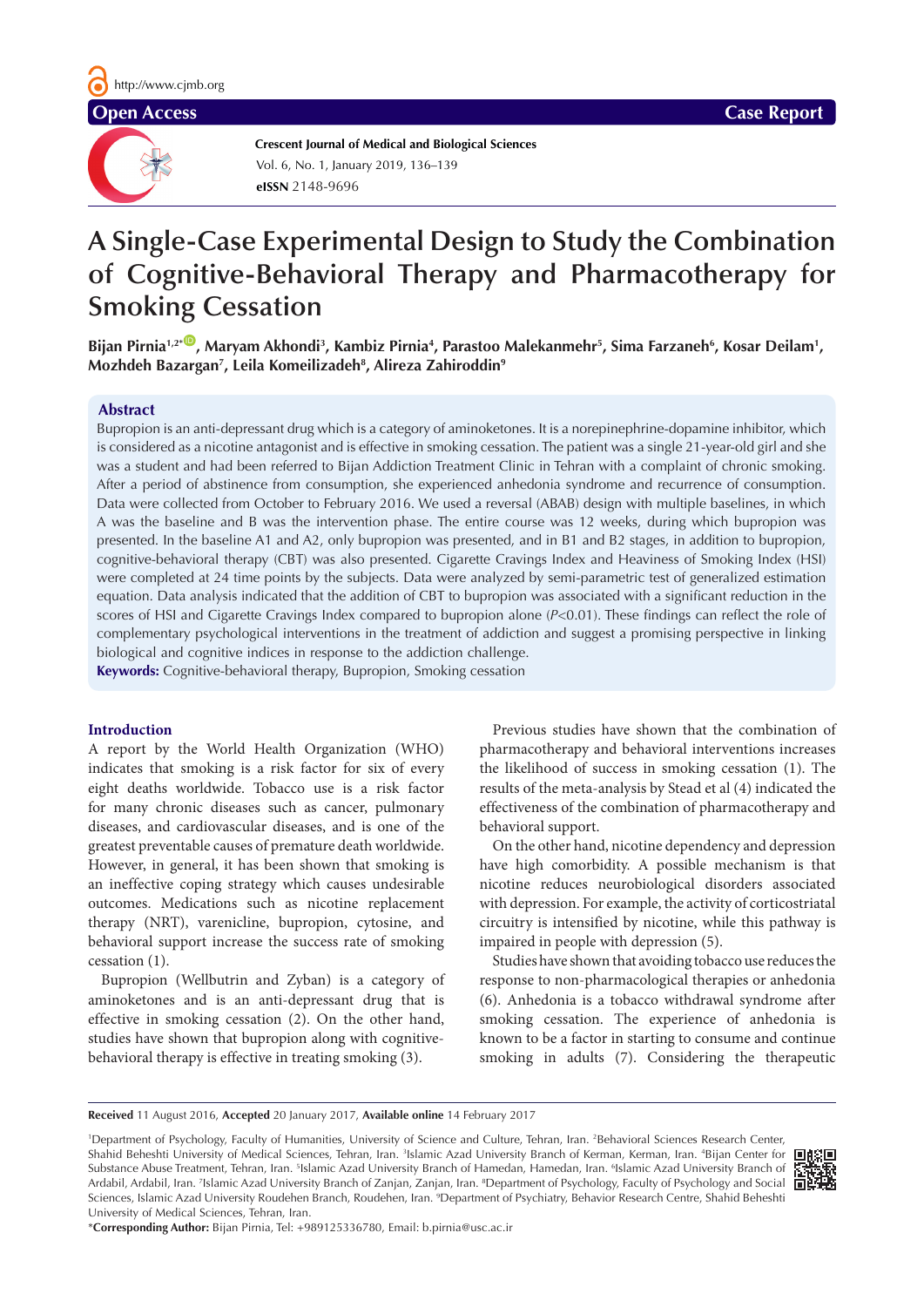effects of bupropion on depression, as well as the role of cognitive-behavioral therapy in reducing depression and helping to avoid smoking, the complementary role of the two treatments is important and will have clinical implications.

Despite the research evidence, a similar study has not been conducted in Iranian society. Therefore, the present study aimed at assessing the role of supportive cognitivebehavioral therapy (CBT) in the effectiveness of bupropion in smoking cessation.

#### **Case Report**

In a single-case experimental study with multiple baselines in the form of a reversal  $A_1B_1A_2B_2$  design (TCTR20180329004), between October 2016 and April 2017, a 21-year-old single female student with a complaint of high cigarette smoking was selected using a respondentdriven sampling method (8). After a 3-month period of avoiding consumption, she experienced anhedonia syndrome and recurrence of consumption. We used a reversal  $A_1B_1A_2B_2$  design (9), in baseline  $A_1$  (3 sessions) and  $A<sub>2</sub>$  (3 sessions) only bupropion was presented, and in  $B<sub>1</sub>$ (4 sessions) and  $B_2$  (2 sessions), in addition to bupropion, CBT (weekly sessions of 60 minutes) was presented. The entire period was 12 weeks, throughout which Bupropion treatment was offered. We used 150 mg bupropion (Wellbutrin Extended-release, Abidi Pharmaceutical Company, Tehran, Iran) twice a day (once in the first 3 days) for 12 weeks. The basics of CBT treatment were presented in the main topics of the dangers of smoking,

craving, coping strategies, the difficulties and benefits of treatment and relapse prevention. The Cigarette Craving Index was considered as primary outcome and the Heaviness of Smoking Index (HSI) as secondary outcome which were completed twice a week at 24 time points by the subject and the data were analyzed by semi-parametric test of generalized estimation equation (10) (IBM Corp., Armonk**,** NY, USA).

Distribution of the scores of Craving Index is presented in Figure 1. The average craving score for each session at the first baseline phase is 13.3. This amount decreased to 6.75 in the first intervention phase. In the second baseline phase, the craving scores increased to 11.3. In the second intervention phase, the score dropped to 3.5. The difference between baseline and intervention scores was significant based on the results of the generalized estimation equation (*P*<0.01). Moreover, the difference in HSI between the baseline and the intervention was significant (*P*<0.01, Figure 2). Addition of CBT to bupropion has been associated with a significant reduction in craving compared to bupropion treatment alone.

### **Discussion**

The results of this study showed that adding CBT to bupropion was associated with a reduction in the scores of the heaviness of smoking and smoking craving. These findings support previous studies in the general population. Along with our results, the study by Loreto et al (3) showed that the addition of CBT to bupropion and nicotine patch has been associated with a reduction in



Figure 1. Distribution of Craving Index in 24 Assessment Stages During 12 Weeks



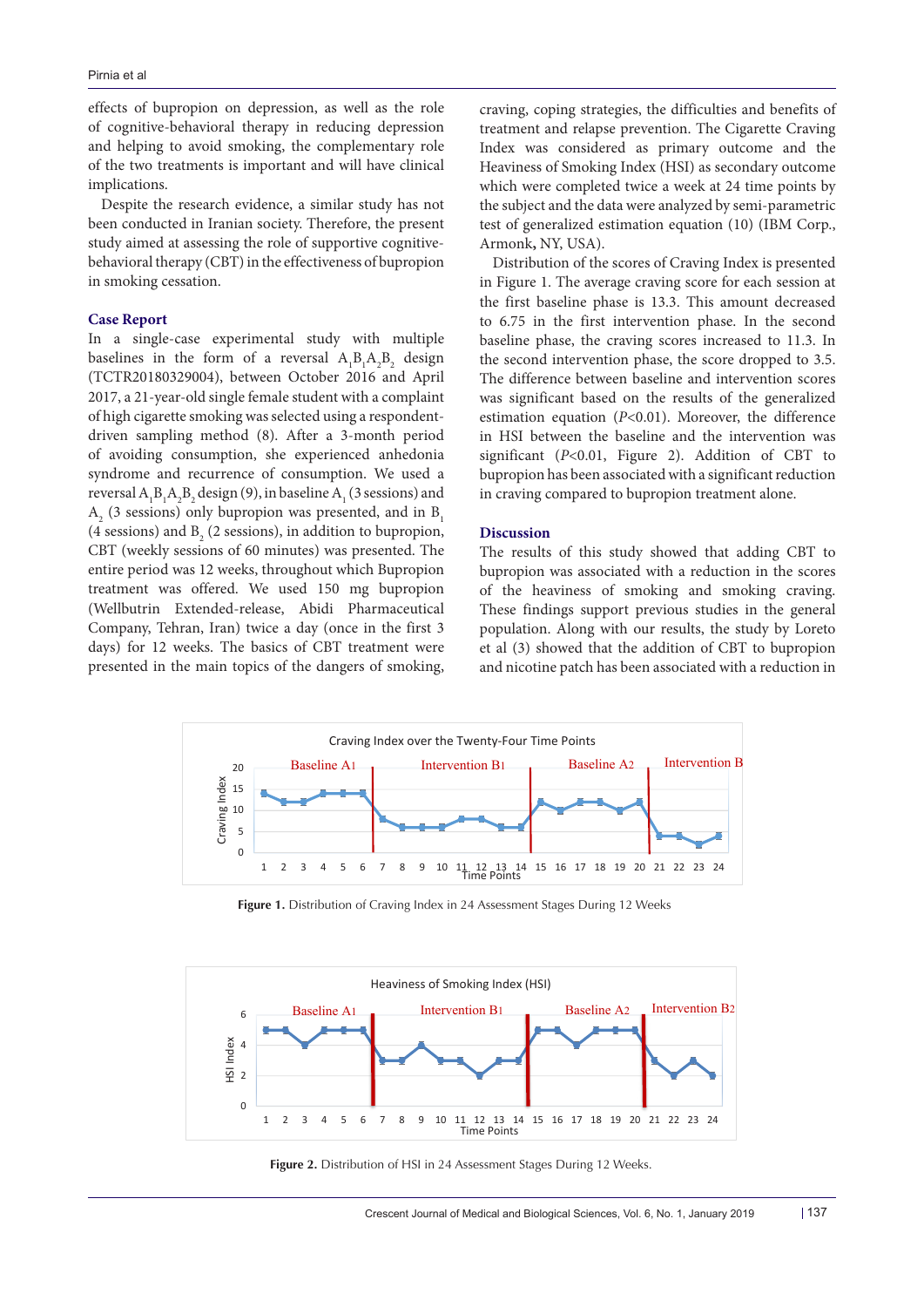the heaviness of smoking rate and the success of treatment in females. In addition, a systematic study by Stead et al (11), including 53 studies with a total of more than 25 000 participants, showed that the combination of drug therapy and behavioral support increases the overall success of smoking cessation compared to the normal cares. On the other hand, the study by Jiang et al (12) showed that the addition of bupropion to counselling was accompanied by a significant reduction in smoking compared to counselling alone.

On the other hand, the results of the study by Laude et al (13) showed that although the addition of CBT to bupropion is beneficial, prolonging CBT from 26 to 48 weeks cannot improve the long-term avoidance of smoking.

The findings of the study by Stead and Lancaster (1) also showed that the combination of pharmacotherapy and behavioral interventions increases the likelihood of success in smoking cessation. Moreover, the results of the meta-analysis by Stead et al (4) indicated the effectiveness of the combination of pharmacotherapy and behavioral support.

The results of the study by Hall et al (14) showed that the use of CBT can lead to high abstinence rate in both women and men. However, contrary to our findings, the addition of NRT did not improve the effectiveness of CBT.

The results of Killen et al (15) show that the use of CBT for 20 weeks can promote long-term smoking abstinence.

Contrary to our findings, the results of the study by Chung et al (16) indicate that the addition of a special counseling session did not have any benefits beyond routine treatment during 12 or 24 weeks of follow-up.

Studies have shown that bupropion is effective in reducing smoking as it has anti-depressant effects. There are at least three reasons for the effectiveness of antidepressant drugs in smoking cessation. First, the nicotine withdrawal may develop courses of major depression, and antidepressants can prevent the appearance of these syndromes. Second, nicotine may have anti-depressant effects that maintain smoking, and antidepressant drugs may replace these effects. Third, some antidepressant drugs may affect certain neurological pathways (such as inhibition of monoamine oxidase) or receptors (such as blocking nicotinic cholinergic receptors) underlying addiction (17).

These results indicate the role of psychological indices in the continuation of smoking, and the improvement of these indices can be an effective supplement for drug interventions in smoking cessation. These results can reflect the role of complementary psychological interventions in the treatment of addiction and provide a promising perspective on the linkage of biologic and psychological indices in response to the addiction challenge.

The findings of this study showed that the addition of CBT to bupropion was associated with a significant reduction in the scores of HSI and Cigarette Craving Index compared to bupropion alone. These findings indicate the role of psychotherapy along with drug interventions in avoiding smoking and can provide a promising perspective on linking biological and cognitive indices in response to the addiction challenge.

### **Conflict of Interests**

None declared.

# **Ethical Issues**

All stages of the study were based on the latest version of the Declaration of Helsinki, and written consent was obtained from the patient.

## **Financial Support**

None.

### **References**

- 1. Stead L, Lancaster T. Combined pharmacotherapy and behavioural interventions for smoking cessation. J Evid Based Med. 2012;5(4):242–242. doi: 10.1002/14651858. CD008286.pub2.
- 2. Wasif N, Wasif K, Saif MW. Bupropion-induced acute dystonia with dose escalation and use of Naranjo Nomogram. Cureus. 2017;9(4):e1157. doi:10.7759/ cureus.1157
- 3. Loreto AR, Carvalho CFC, Frallonardo FP, Ismael F, Andrade AG, Castaldelli-Maia JM. Smoking cessation treatment for patients with mental disorders using CBT and combined pharmacotherapy. J Dual Diagn. 2017;13(4):238- 246. doi:10.1080/15504263.2017.1328149
- 4. Stead LF, Koilpillai P, Lancaster T. Additional behavioural support as an adjunct to pharmacotherapy for smoking cessation. Cochrane Database Syst Rev. 2015;(10):CD009670. doi: 10.1002/14651858.CD009670. pub3.
- 5. Janes AC, Zegel M, Ohashi K, et al. Nicotine normalizes cortico-striatal connectivity in non-smoking individuals with major depressive disorder. Neuropsychopharmacology. 2018;19;43(12):2445–51. doi: 10.1038/s41386-018-0069-x.
- 6. Cook JW, Lanza ST, Chu W, Baker TB, Piper ME. Anhedonia: its dynamic relations with craving, negative affect, and treatment during a quit smoking attempt. Nicotine Tob Res. 2017;5;19(6):703–9. doi: 10.1093/ntr/ntw247.
- 7. Stone MD, Audrain-McGovern J, Leventhal AM. Association of anhedonia with adolescent smoking susceptibility and initiation. Nicotine Tob Res. 2017;5;19(6):738–42. doi: 10.1093/ntr/ntw177.
- 8. Pirnia B, Pirnia K, Mohammadpour S, et al. The effectiveness of acupuncture on HPA functional in depressed patients under methadone maintenance treatment, a randomized double-blind sham-controlled trial. Asian J Psychiatr. 2018; 36:62–3. doi: 10.1016/j.ajp.2018.06.008.
- 9. Pirnia B, Pirnia K. Comparison of two mindfulness-based cognitive therapies and acupuncture on the pain and depression index in a case with lobular carcinoma: a single case experimental study. Int J Cancer Manag. In Press. doi: 10.5812/ijcm.65641.
- 10. Pirnia B, Pirnia K, Aghajanpoor M, Mardan F, Zahiroddin